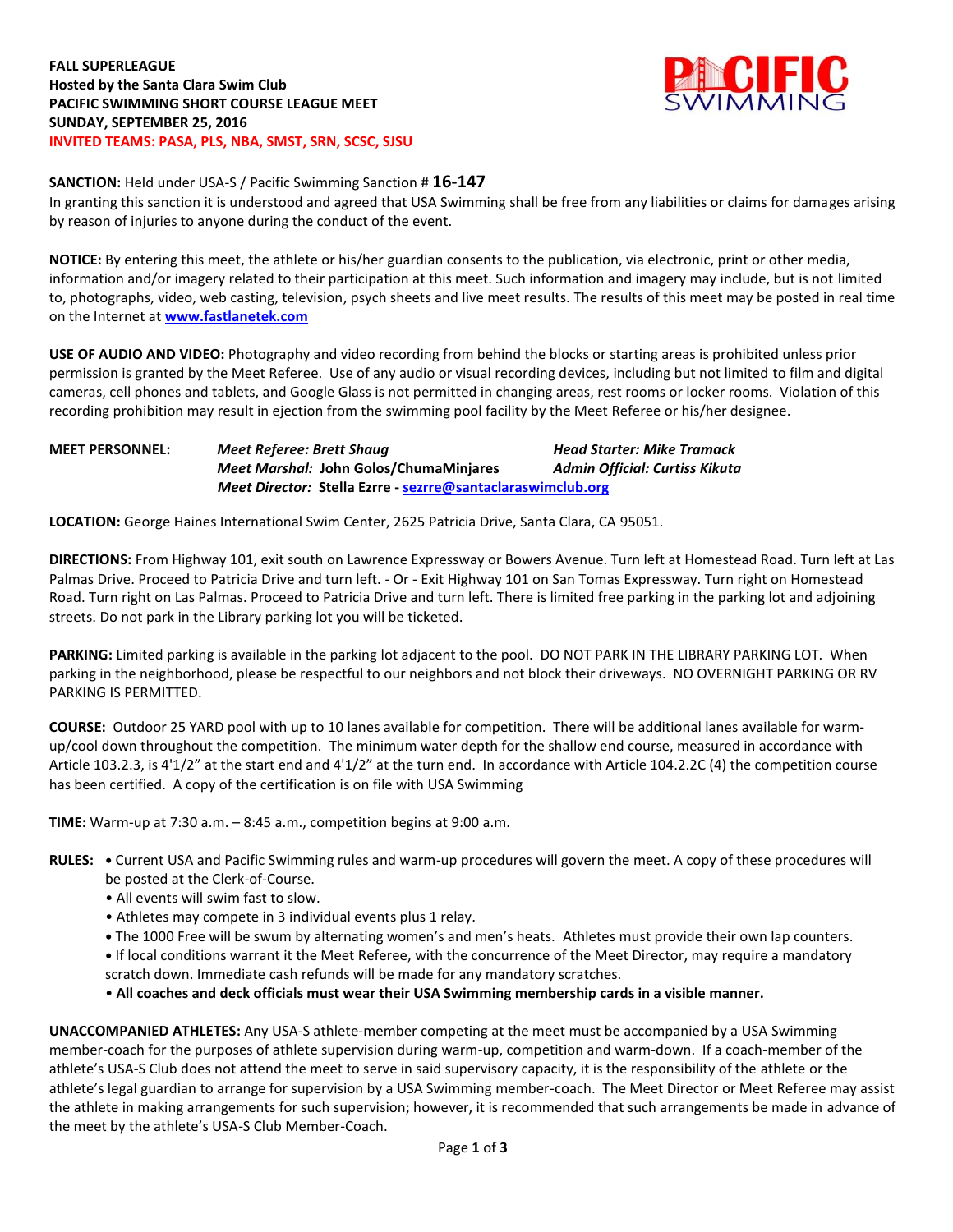**RACING STARTS:** Any athlete entered in the meet must be certified by a USA Swimming member-coach as being proficient in performing a racing start, or must start each race from within the water. When unaccompanied by a member-coach, it is the responsibility of the athlete or the athlete's legal guardian to ensure compliance with this requirement.

**RESTRICTIONS: •** Smoking and the use of other tobacco products is prohibited on the pool deck, in the locker rooms, in spectator

seating or standing areas and in all areas used by athletes during the meet and during warm-up periods.

- **•** Sale and use of alcoholic beverages is prohibited in all areas of the meet venue.
- **•** No pets or animals allowed in venue except for guide dog.
- **•** Glass bottles / containers are prohibited in all areas of the meet venue (except for snack bar use).

**•** No electric or propane heaters / containers or similar devices including gasoline powered generators, other than provided for meet operations, are allowed in any areas of the meet venue.

**•** Except for coaches' seating next to the pool no chairs, canopies, tents, or "camping" in the competition pool area. All athlete and spectator chairs, canopies, tents, or other set-ups must be outside the competition pool gates and on the lawn only.

**•** Changing into or out of swimsuits other than in locker rooms or other designated areas is prohibited.

• Destructive devices, to include but not limited to, explosive devices and equipment, firearms (open or concealed), blades, knives, mace, stun guns and blunt objects are strictly prohibited in the swimming facility and its surrounding areas. If observed, the Meet Referee or his/her designee may ask that these devices be stored safely away from the public or removed from the facility. Noncompliance may result in the reporting to law enforcement authorities and ejection from the facility. Law enforcement officers (LEO) are exempt per applicable laws.

**ELIGIBILITY:** • Athletes must be current members of USA-S and enter their name and registration number on the meet entry card as they are shown on their Registration Card. If this is not done, it may be difficult to match the athlete with the registration and times database. The meet host will check all athlete registrations against the SWIMS database and if not found to be registered, the Meet Director shall accept the registration at the meet (a \$10 surcharge will be added to the regular registration fee). Duplicate registrations will be refunded by mail.

• Meet is open to all qualified athletes registered with one of the invited clubs. Athletes must be a member of PASA, PLS, NBA, SMST, SRN, SCSC, or SJSU. Athletes who are unattached but participating with a member club may enter. • Entries with **"NO TIME" will be ACCEPTED.**

- Disabled athletes are welcome to attend this meet and should contact the Meet Director or Meet Referee regarding any special accommodations on entry times and seeding per Pacific Swimming policy.
- Athletes 19 years of age and over may compete in the meet for time only, no awards.
- The athlete's age will be the age of the athlete on the first day of the meet.

**ENTRIES:** A Hy-Tek entry file must be submitted by Wednesday, September 21, 2016 11:59PM Request a confirmation of receipt to ensure delivery of the email / file. Send meet entry file t[o sergey@fastlanetek.com](mailto:sergey@fastlanetek.com)

**ENTRY FEES:** There will be no entry fee for individual athletes. Teams will share the meet expenses equally.

## **Make check payable to: Santa Clara Swim Club**

**CHECK-IN:** The meet will be pre-seeded. There will be no check in.

**SCRATCHES:** Any athletes not reporting for or competing in an individual timed final event that they have entered shall not be penalized.

## **AWARDS:** None.

**ADMISSION / PROGRAMS:** Free admission. No programs will be available. Heat sheets will be available electronically and should be printed prior to arrival at the meet.

**HOSPITALITY:** Light snacks, beverages and lunch will be served to deck officials and coaches. Light snacks and beverages will be served marshals and timers (during their shifts only).

## **SNACK BAR:** There will be no Snack Bar

**TIMERS:** Each club is required to provide timers. Meet director will email timer/lane assignments to each club prior to the meet.